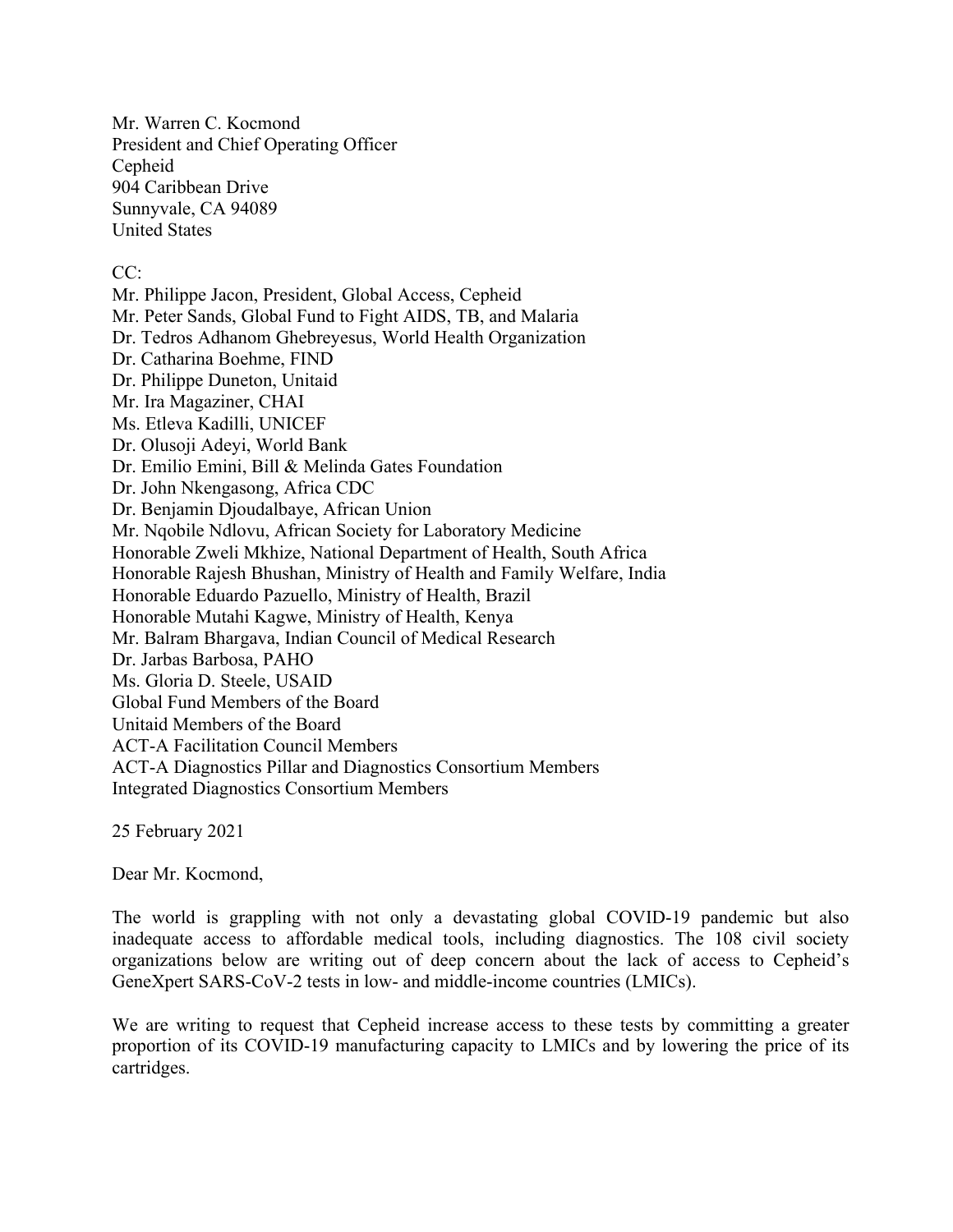The COVID-19 Supply Chain System and Diagnostics Consortium was established in February 2020 at the request of the United Nations Secretary-General and the World Health Organization Director-General. The consortium, comprised of international public health and procurement agencies, works to secure adequate supply volumes and affordable prices of COVID-19 diagnostics for LMICs. It also coordinates procurement and equitable allocations across countries. We understand that Cepheid will again be asked by the Consortium to commit adequate volumes at an affordable price for LMICs for the next tranche of supply starting March 2021.

While wealthy nations have numerous options in terms of quality-assured COVID-19 reverse transcription-polymerase chain reaction (RT-PCR) testing assays to perform on a variety of platforms and instruments, Cepheid's GeneXpert SARS-CoV-2 test is critical for LMICs given the existing placement of Cepheid's GeneXpert instruments in these countries.

We are disappointed, therefore, that Cepheid has continued to undersupply LMICs through the Diagnostics Consortium. According to the latest COVID-19 Supply Chain System situation report (dated 25 January 2021),<sup>1</sup> Cepheid committed only two million COVID-19 tests over the last six months. In contrast, Cepheid sold nine million COVID-19 cartridges globally in the fourth quarter of 2020. <sup>2</sup> It is shameful that less than 15% of Cepheid's total production capacity is committed to the Diagnostics Consortium, which represents 144 low- and middle-income countries accounting for more than 80% of the global population. We urge Cepheid to commit greater volumes to the Diagnostics Consortium.

We also request a significant reduction of the price per GeneXpert SARS-CoV-2 cartridge for all LMICs from the current US\$19.80 down to \$5 per cartridge, based on available evidence that it costs Cepheid less than \$5 to produce the GeneXpert cartridges at volumes over 10 million annually.<sup>3</sup> Based on the fact that Cepheid's global annual sales volume in 2021 will likely exceed 36 million COVID-19 tests,<sup>2</sup> in addition to sales volumes for other diseases, a price reduction is long overdue. Such a price reduction would also better reflect the \$4.7 million in public financial contributions from the U.S. government that went into the development of the GeneXpert SARS-CoV-2 tests. 4

Cepheid surpassed \$2 billion in annual revenue in 2020, <sup>2</sup> representing 100% growth over the previous year, largely through sales of the SARS-CoV-2 GeneXpert tests. Given this and the 35% increase in instrument sales during 2020 from the previous year, countries' efforts to address the COVID-19 pandemic have more than helped recoup Cepheid's initial investments and start-up costs for the SARS-CoV-2 tests.

Too many countries that invested in Cepheid's instruments to address tuberculosis, HIV, and COVID-19 now cannot procure the necessary COVID-19 cartridges due to Cepheid's consistent undersupply of the Diagnostics Consortium. Cepheid should take urgent steps in the global fight against the COVID-19 pandemic by committing to supply the volumes requested through the Diagnostics Consortium and decreasing the price of its GeneXpert SARS-CoV-2 test to \$5 per cartridge. Furthermore, we would like to reiterate previous appeals from civil society and affected communities to Cepheid to decrease the price of its other GeneXpert tests, including for tuberculosis, HIV, HBV, and HCV, to \$5, inclusive of service and maintenance.<sup>5</sup> This price better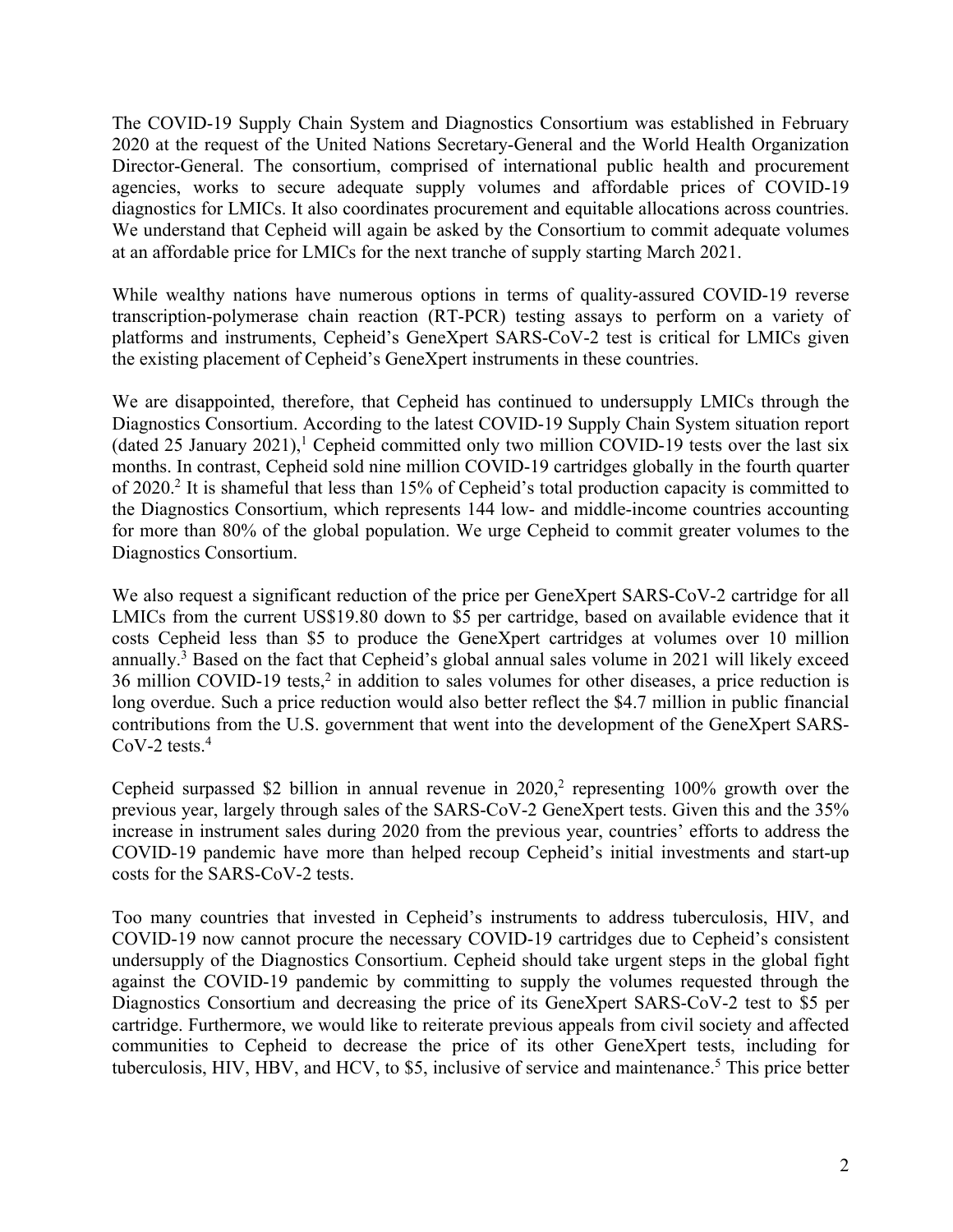reflects the cost of manufacturing and would allow LMICs to scale up GeneXpert testing for COVID-19 as well as other infectious diseases, and therefore save lives.

We look forward to Cepheid's response to this letter by Thursday, 11 March, which should be directed to david.branigan@treatmentactiongroup.org.

Sincerely,

Action Canada for Sexual Health and Rights, Canada AIDS Access Foundation, Thailand AIDS Action Baltimore, United States AIDS and Rights Alliance for Southern Africa (ARASA), Namibia Alliance for Public Health, Ukraine Americas TB Coalition, United States APCASO, Asia-Pacific APLA, United States Asha Parivar, India Asia Pacific Network of People Living with HIV (APN+), Asia Pacific Association Nationale de Soutien aux Seropositifs et Malades du Suda, Burundi AU-ECOSOCC Kenya National Chapter, Kenya Canadian Aboriginal AIDS Network, Canada Canadian AIDS Society/Société canadienne du sida, Canada Cancer Alliance, South Africa Carmelo Hospital of Chokwe, Mozambique CENTA, Tanzania CHISA, Malawi Citizen News Service (CNS), India Coalición TB de las Americas, Uruguay Coalition des organismes communautaires québécois de lutte contre le sida (COCQ-SIDA), Canada Coalition of People Fighting HIV/TB in Migori (COPFAM), Kenya Coalition PLUS, Global Community and Family Aid Foundation, Ghana Cultura LLC, United States Delhi Network of Positive People (DNP+), India Disabled and HIV/AIDS Organization Lesotho (DHAOL), Lesotho Dr Uzo Adirieje Foundation (DUZAFOUND), Nigeria EMPOWER INDIA, India End Hep C SF, United States European AIDS Treatment Group (EATG), Belgium Fundación Grupo Efecto Positivo, Argentina Fundación IFARMA, Colombia Fundamental Human Rights & Rural Development Association (FHRRDA), Pakistan Global Media Foundation, Ghana Global Network of People Living with HIV (GNP+), Global Global Tuberculosis Community Advisory Board (TB CAB), Global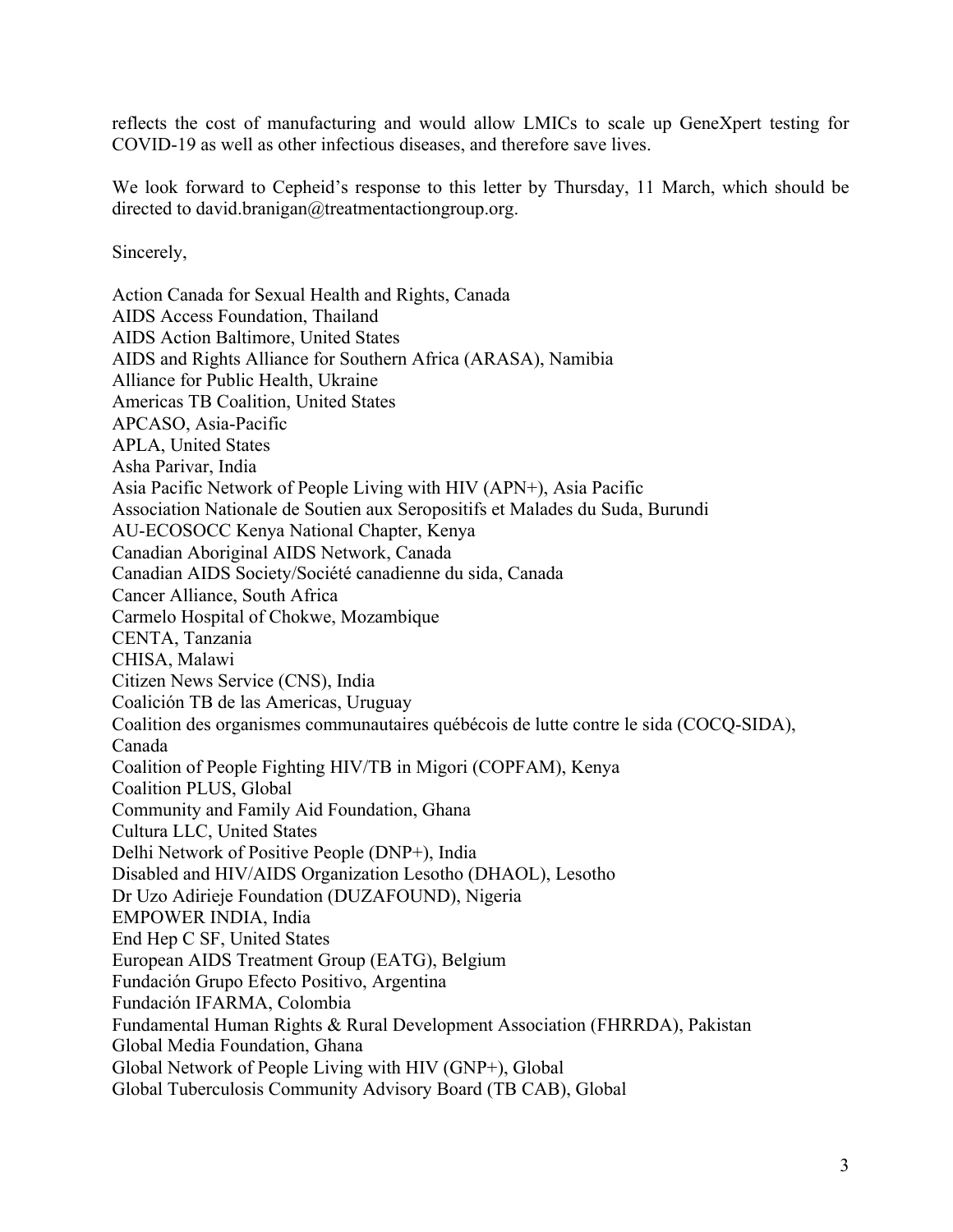Grupo de Ativistas em Tratamentos (GAT), Portugal Hawaii Health and Harm Reduction Center, United States Health and Development Alliance (HEAD), Cambodia Health GAP (Global Access Project), Global Health Justice Initiative, South Africa Health Poverty Action, United Kingdom Hep Free Hawaii, United States Hepatitis C Mentor and Support Group (HCMSG), United States HIV Legal Network, Canada Institut de la société civile pour le VIH et la santé en Afrique Ouest et Centre, Senegal Interagency Coalition on AIDS and Development, Canada International Treatment Preparedness Coalition (ITPC), South Africa ITPC-South Asia, South Asia Jointed Hands Welfare Organisation, Zimbabwe JSH Consulting, Germany KANCO, Kenya Kenya Treatment Access Movement (KETAM), Kenya Khmer HIV/AIDS NGO Alliance (KHANA), Cambodia Leona Foundation, Kenya Leprosy and TB Relief Initiative (LTR), Nigeria LHL International Tuberculosis Foundation, Norway Malawi Network of Religious Leaders Living with or Personally Affected by HIV and AIDS (MANERELA+), Malawi Mambokaaje CBO, Kenya Maryknoll Sisters, United States Médecins Du Monde Mission in South Caucasus, Georgia Médecins Sans Frontières - Access Campaign, Switzerland Medical IMPACT, Mexico Meera Foundation, India Montefiore Medical Center, United States Namibia Diverse Women's Association (NDWA), Namibia National Coalition of People Living with HIV in India (NCPI Plus), India Network of TB Champions, Kenya NGO IRD, Ukraine NGO RIEC "INTILISH", Uzbekistan Northwest Coalition for Responsible Investment, United States Organisation for Health in Sustainable Development (OHISD), Cameroon Pamoja TB Group, Kenya Partners In Health, Global Philippine Business for Social Progress, Philippines Positive Malaysian Treatment Access & Advocacy Group (MTAAG+), Malaysia Positive Women's Network USA, United States Public Health Action, South Africa Romanian Association Against AIDS (ARAS), Romania San Francisco AIDS Foundation, United States San Francisco Hepatitis C Task Force, United States